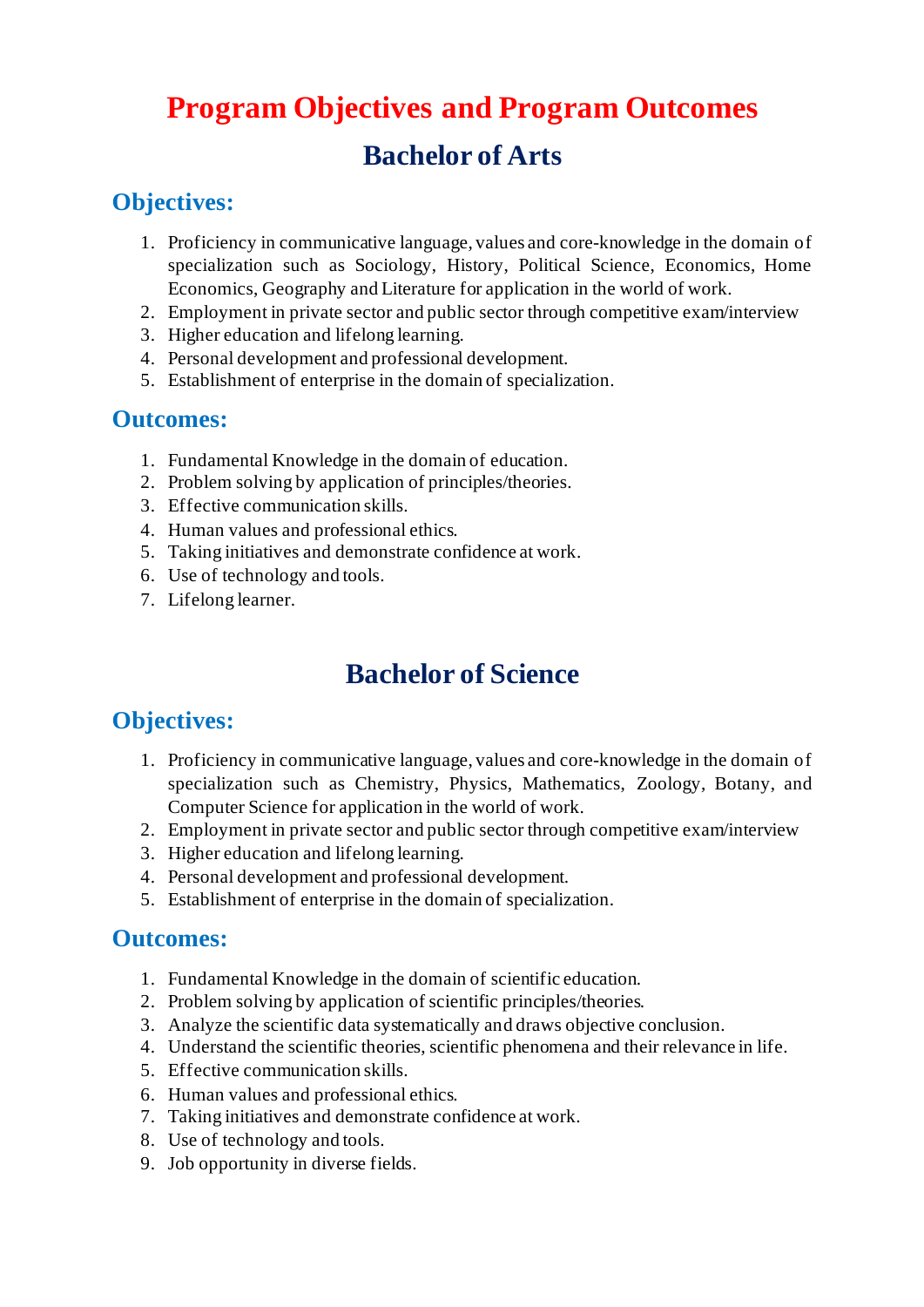## **Bachelor of Commerce**

### **Objectives:**

- 1. Proficiency in Commercial skills, values and core-knowledge in the domain of specialization such as Financial Accounting, Business Organization, Company Law, Cost Accounting, Income Tax, Management Process, Indian Economics, Statistics, Business Management, Business Economics, Secretarial Practice, and Management Accounting for application in the world of Commerce.
- 2. Employment in private sector and public sector through competitive exam/interview.
- 3. Higher education and lifelong learning.
- 4. Personal development and professional development.
- 5. Establishment of enterprise in the domain of specialization.

#### **Outcomes:**

- 1. Fundamental Knowledge in the domain of commerce education.
- 2. Problem solving by application of principles/theories.
- 3. Effective communication skills.
- 4. Human values and professional ethics.
- 5. Taking initiatives and demonstrate confidence at work.
- 6. Use of technology and tools.
- 7. Lifelong learner.

# **Master of Arts**

### **Objectives:**

- 1. Proficiency in communicative language, values and core-knowledge in the domain of specialization such as English, Marathi, History, Sociology, Geography, Political Science and Home Economics for application in the world of work.
- 2. Employment in private sector and public sector through competitive exam/interview
- 3. Research and lifelong learning.
- 4. Personal development and professional development.
- 5. Establishment of enterprise in the domain of specialization.

#### **Outcomes:**

- 1. Fundamental Knowledge in the domain of specialization.
- 2. Complex problem solving by application of principles/theories in Multi-disciplinary domain.
- 3. Effective communication skills.
- 4. Human values and professional ethics.
- 5. Taking initiatives and demonstrate confidence at work.
- 6. Use of technology and tools.
- 7. Lifelong learner.